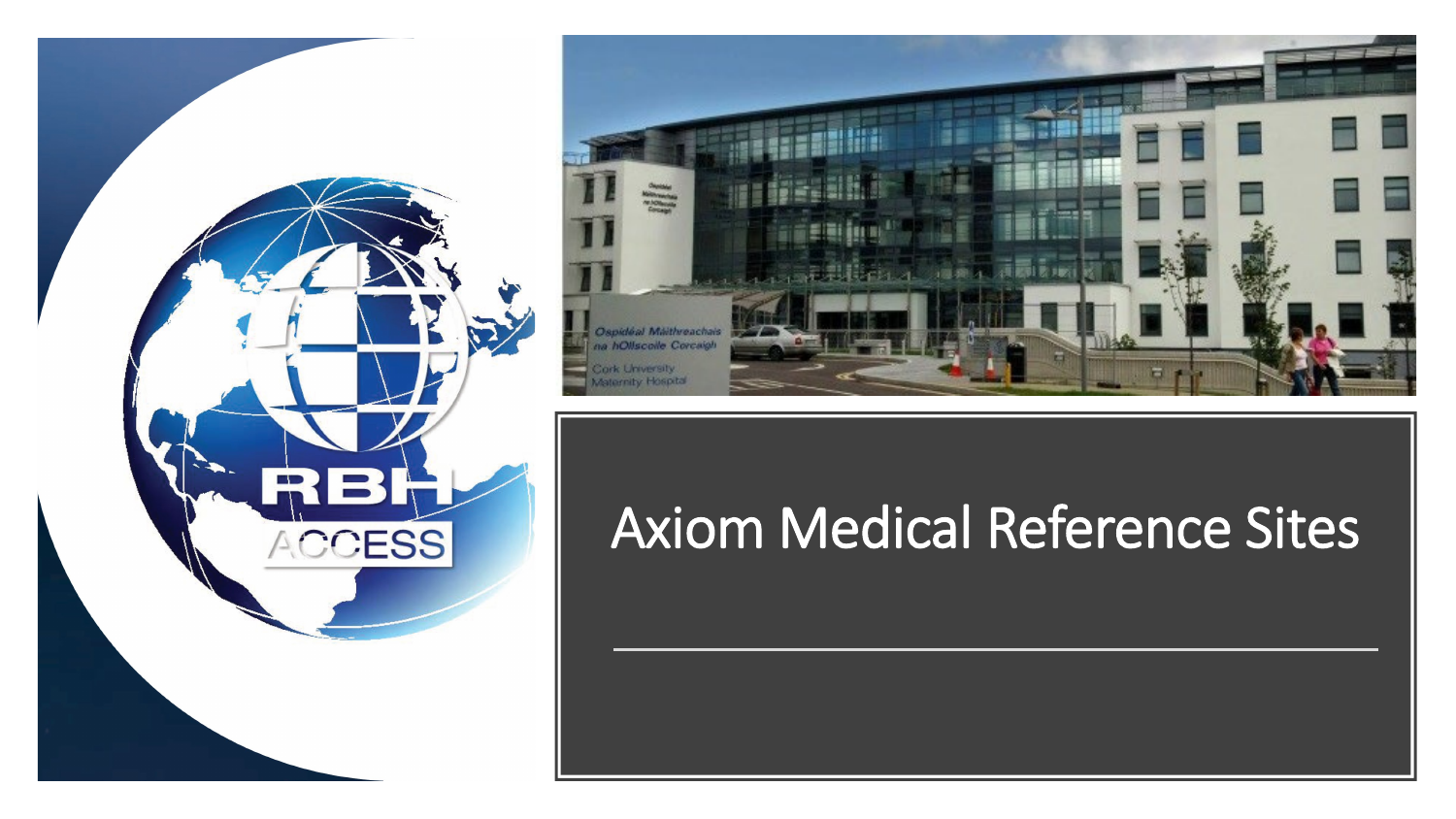For Over Twenty years RBH have been providing affordable Enterprise Level Access control solutions. Axiom has a number of advanced features some of which are highlighted.

RBH have a long history of dealing with the health sector and have adapted the software to suit medical requirements.

- **Auto-Void Cards** The ability to void a card that hasn't been used in a set period of time. The card remains in the software for reportability but no longer functions at the door until re-activated.
- **2 Person Rule** 2 valid cards required to open specific doors.
- **Interlock** 120 door intelligent interlock functionality.
- **Escort Required** A visitor for example cannot open any doors within the building without an accompanying escort card.
- **Video Integration** Pop-up live video automatically, for example someone's card is not working. You can verify their identity visually and open the door.
- **Photo ID** Create graphic IDs for your employees as well as frequent visitors and contractors. Just add a camera and a printer.